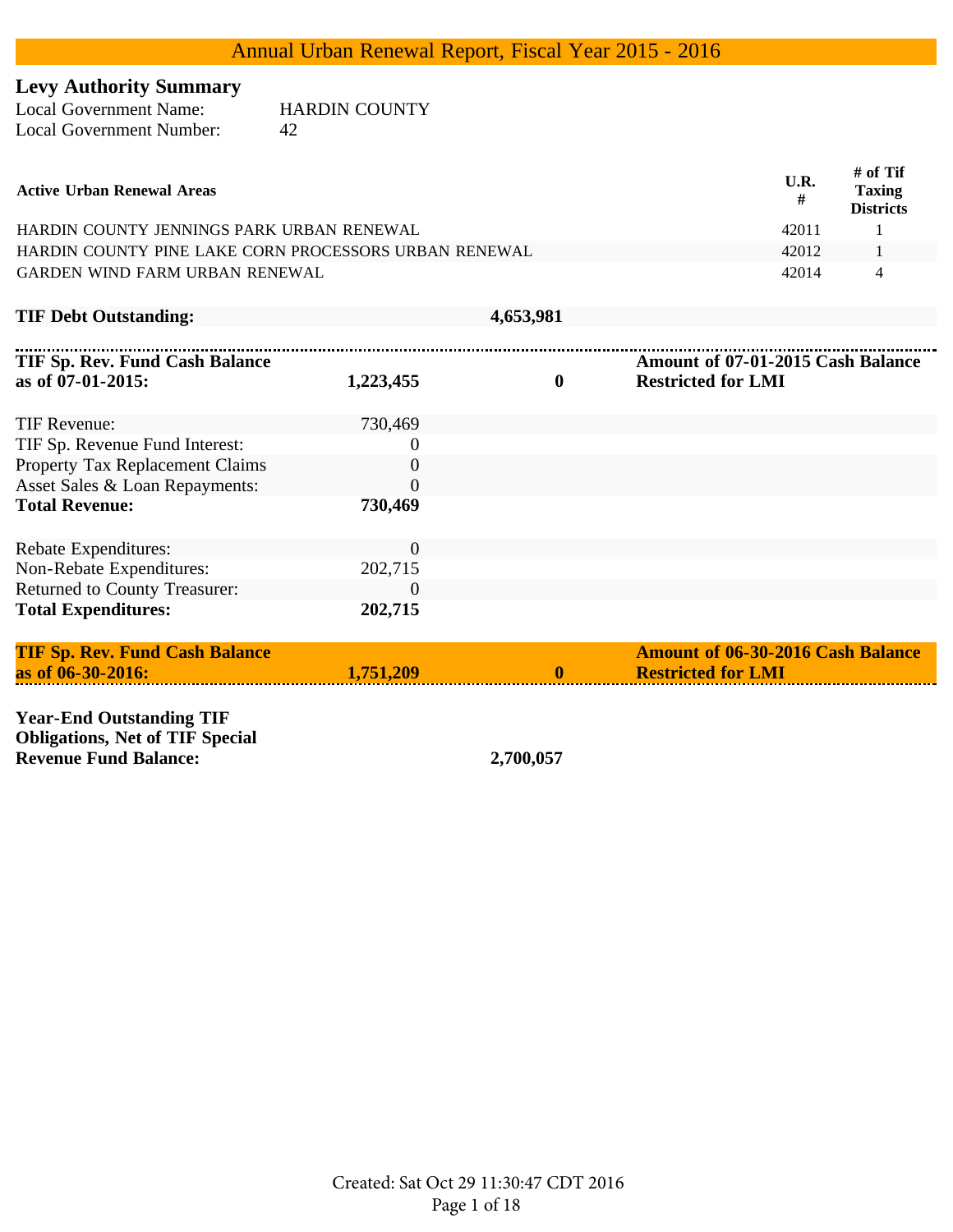| <b>Urban Renewal Area Data Collection</b>                        |                                                                                 |
|------------------------------------------------------------------|---------------------------------------------------------------------------------|
| Local Government Name:<br>Urban Renewal Area:<br>UR Area Number: | <b>HARDIN COUNTY (42)</b><br>HARDIN COUNTY JENNINGS PARK URBAN RENEWAL<br>42011 |
| UR Area Creation Date:                                           | 06/2002                                                                         |
| UR Area Purpose:                                                 | See attached plan                                                               |
|                                                                  | Increm                                                                          |

| Tax Districts within this Urban Renewal Area               | No.   | <b>Base Increment</b><br>No. | Increment<br>Value<br><b>Used</b> |
|------------------------------------------------------------|-------|------------------------------|-----------------------------------|
| IOWA FALLS CITY/IOWA FALLS SCH/CO UR1 CARBO TECH INCREMENT | 42140 | 42141                        | 450.360                           |

### **Urban Renewal Area Value by Class - 1/1/2014 for FY 2016**

| <b>Agricultural</b>                   |          | <b>Residential</b> | <b>Commercial</b> | <b>Industrial</b> | <b>Other</b>     | <b>Military</b> | <b>Total</b>              | <b>Gas/Electric Utility</b>              | <b>Total</b>              |
|---------------------------------------|----------|--------------------|-------------------|-------------------|------------------|-----------------|---------------------------|------------------------------------------|---------------------------|
| Assessed                              |          | $_{0}$             | $\theta$          | 500,400           | $\theta$         | $\overline{0}$  | 500,400                   |                                          | 500,400<br>$\theta$       |
| Taxable                               | $\Omega$ | 0                  | $\overline{0}$    | 450,360           | $\overline{0}$   | $\overline{0}$  | 450,360                   |                                          | 450,360<br>$\overline{0}$ |
| <b>Homestead Credits</b>              |          |                    |                   |                   |                  |                 |                           |                                          |                           |
| TIF Sp. Rev. Fund Cash Balance        |          |                    |                   |                   |                  |                 |                           | Amount of 07-01-2015 Cash Balance        |                           |
| as of 07-01-2015:                     |          |                    | 18                |                   | $\boldsymbol{0}$ |                 | <b>Restricted for LMI</b> |                                          |                           |
| TIF Revenue:                          |          |                    | 17,165            |                   |                  |                 |                           |                                          |                           |
| TIF Sp. Revenue Fund Interest:        |          |                    | 0                 |                   |                  |                 |                           |                                          |                           |
| Property Tax Replacement Claims       |          |                    | $\boldsymbol{0}$  |                   |                  |                 |                           |                                          |                           |
| Asset Sales & Loan Repayments:        |          |                    | 0                 |                   |                  |                 |                           |                                          |                           |
| <b>Total Revenue:</b>                 |          |                    | 17,165            |                   |                  |                 |                           |                                          |                           |
| Rebate Expenditures:                  |          |                    | $\boldsymbol{0}$  |                   |                  |                 |                           |                                          |                           |
| Non-Rebate Expenditures:              |          |                    | $\boldsymbol{0}$  |                   |                  |                 |                           |                                          |                           |
| <b>Returned to County Treasurer:</b>  |          |                    | $\boldsymbol{0}$  |                   |                  |                 |                           |                                          |                           |
| <b>Total Expenditures:</b>            |          |                    | $\boldsymbol{0}$  |                   |                  |                 |                           |                                          |                           |
| <b>TIF Sp. Rev. Fund Cash Balance</b> |          |                    |                   |                   |                  |                 |                           | <b>Amount of 06-30-2016 Cash Balance</b> |                           |
| as of 06-30-2016:                     |          |                    | 17,183            |                   | 0                |                 | <b>Restricted for LMI</b> |                                          |                           |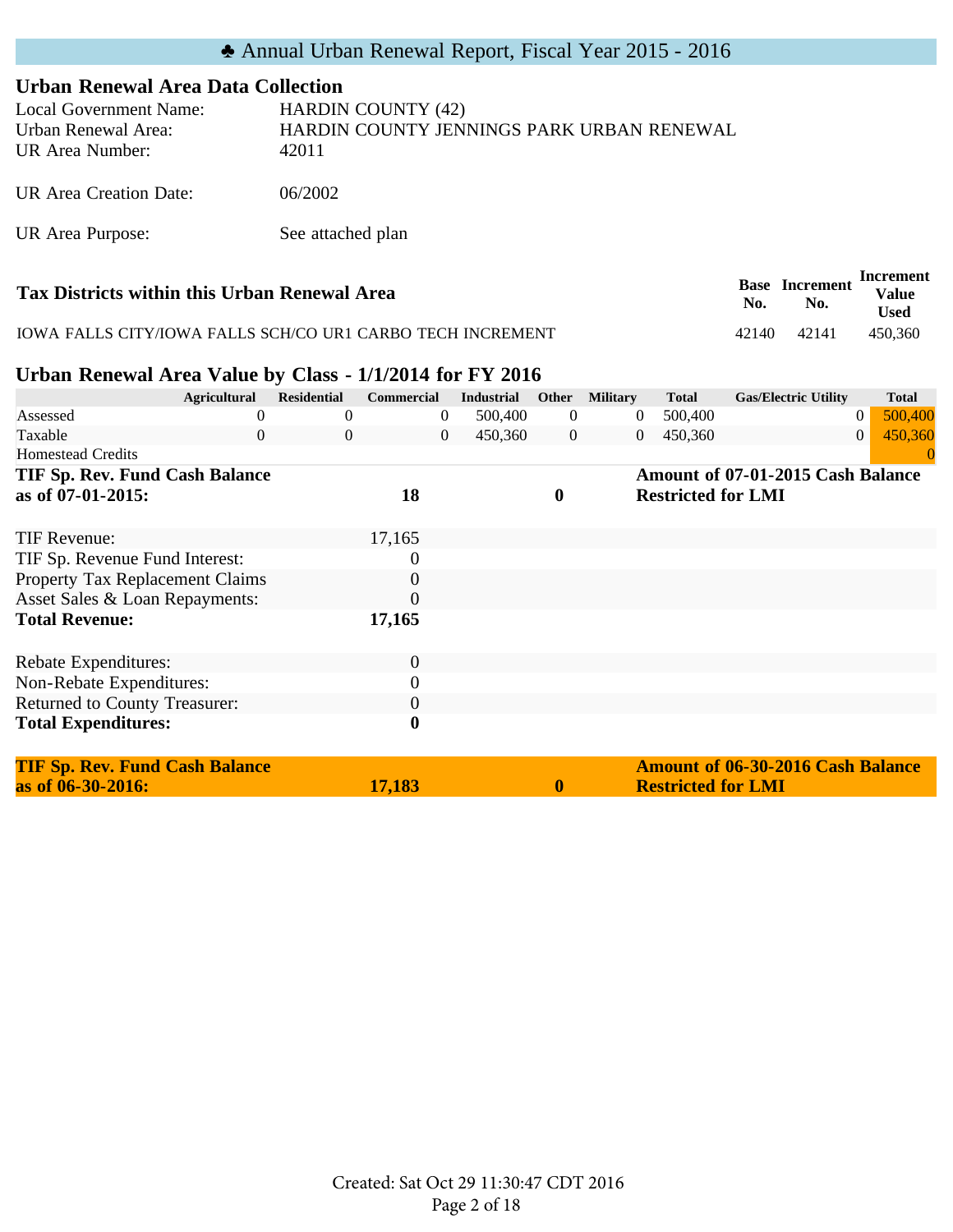# **Debts/Obligations For HARDIN COUNTY JENNINGS PARK URBAN RENEWAL**

## **Gen. Fund Transfer**

| Debt/Obligation Type:         | <b>Internal Loans</b> |
|-------------------------------|-----------------------|
| Principal:                    | 10,375                |
| Interest:                     |                       |
| Total:                        | 10,375                |
| <b>Annual Appropriation?:</b> | No.                   |
| Date Incurred:                | 05/10/2011            |
| FY of Last Payment:           | 2018                  |

## **Gen. Fund Transfer**

| Debt/Obligation Type:         | Internal Loans |
|-------------------------------|----------------|
| Principal:                    | 15,000         |
| Interest:                     |                |
| Total:                        | 15,000         |
| <b>Annual Appropriation?:</b> | No             |
| Date Incurred:                | 05/01/2012     |
| FY of Last Payment:           | 2018           |

## **Gen. Fund Transfer**

| Debt/Obligation Type:         | Internal Loans |
|-------------------------------|----------------|
| Principal:                    | 20,000         |
| Interest:                     |                |
| Total:                        | 20,000         |
| <b>Annual Appropriation?:</b> | No.            |
| Date Incurred:                | 03/27/2013     |
| FY of Last Payment:           | 2018           |

## **Gen. Fund Transfer**

| Debt/Obligation Type:         | <b>Internal Loans</b> |
|-------------------------------|-----------------------|
| Principal:                    | 9,800                 |
| Interest:                     |                       |
| Total:                        | 9,800                 |
| <b>Annual Appropriation?:</b> | No.                   |
| Date Incurred:                | 05/21/2014            |
| FY of Last Payment:           | 2018                  |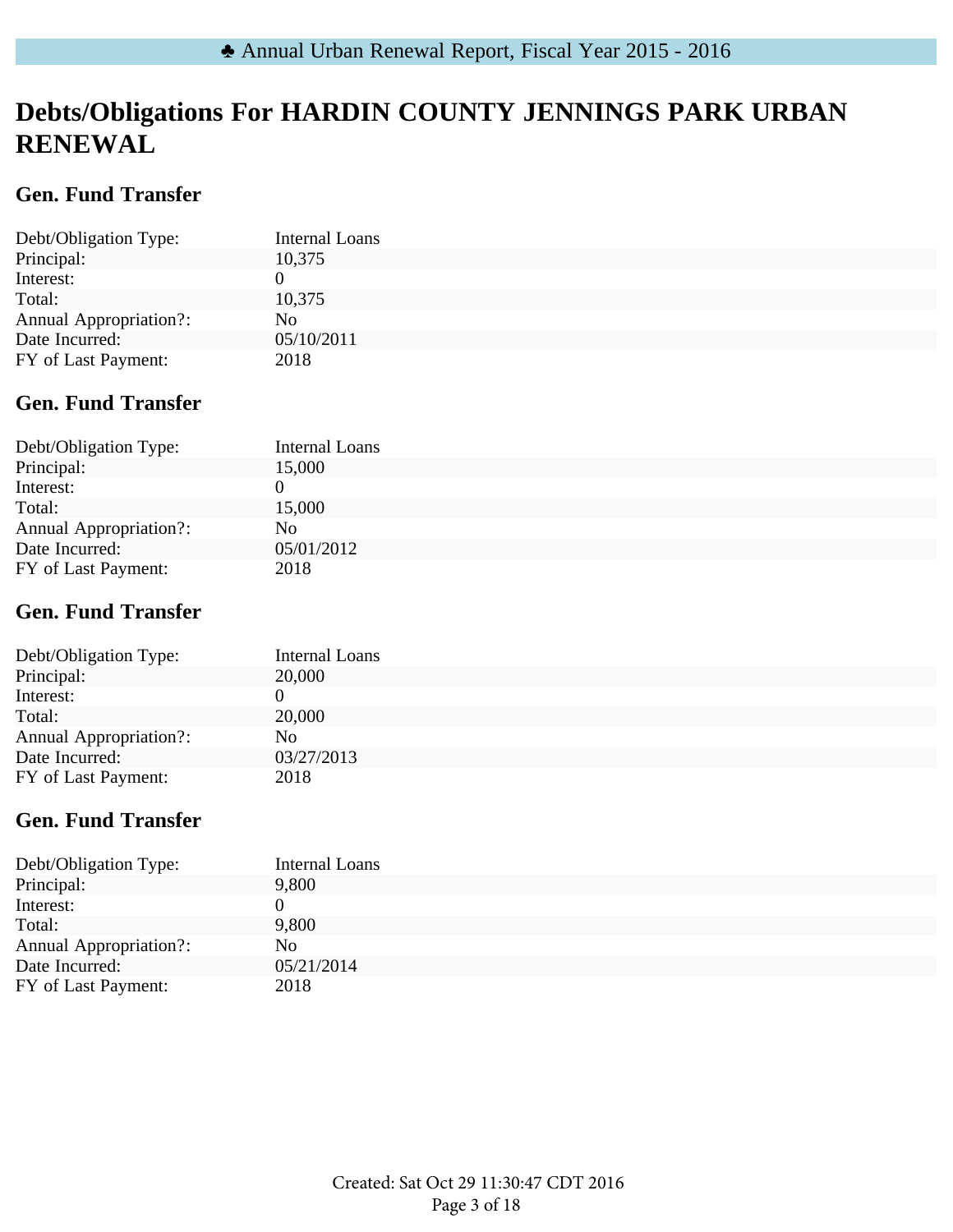#### ♣ Annual Urban Renewal Report, Fiscal Year 2015 - 2016

The internal loans in 2011-2014 from the Gen.Fund were required to make the bond payments. TIF revenue wasn't enough to do so. The loans are repaid by TIF revenue which will be entirely recaptured between 2015 and 2018. They are included in TIF rev.

256 Characters Left

Sum of Private Investment Made Within This Urban Renewal Area during FY 2016

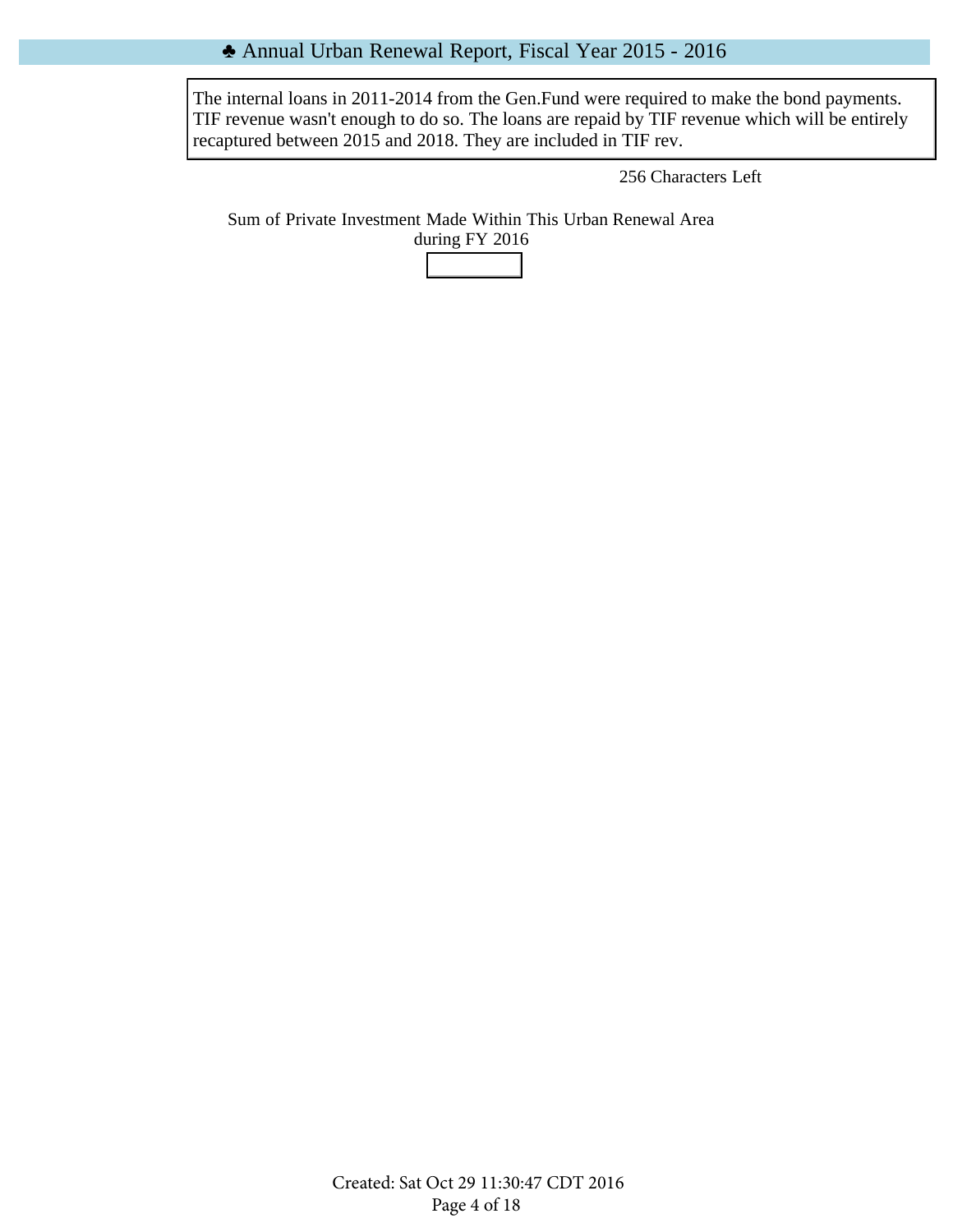| <b>Local Government Name:</b>        | <b>HARDIN COUNTY (42)</b>                                  |                      |                              |  |  |  |
|--------------------------------------|------------------------------------------------------------|----------------------|------------------------------|--|--|--|
| Urban Renewal Area:                  | HARDIN COUNTY JENNINGS PARK URBAN RENEWAL (42011)          |                      |                              |  |  |  |
| <b>TIF Taxing District Name:</b>     | IOWA FALLS CITY/IOWA FALLS SCH/CO UR1 CARBO TECH INCREMENT |                      |                              |  |  |  |
| TIF Taxing District Inc. Number:     | 42141                                                      |                      |                              |  |  |  |
| TIF Taxing District Base Year:       | 2001                                                       |                      |                              |  |  |  |
| FY TIF Revenue First Received:       | 2004                                                       | Slum                 | <b>UR Designation</b><br>No. |  |  |  |
| Subject to a Statutory end date?     | Yes                                                        | <b>Blighted</b>      | N <sub>0</sub>               |  |  |  |
| Fiscal year this TIF Taxing District |                                                            | Economic Development | 04/2002                      |  |  |  |
| statutorily ends:                    | 2023                                                       |                      |                              |  |  |  |

#### TIF Taxing District Value by Class - 1/1/2014 for FY 2016

|                          | <b>Agricultural</b> | Residential | <b>Commercial</b> | Industrial | Other | Militarv | <b>Total</b> | <b>Gas/Electric Utility</b> | <b>Total</b> |
|--------------------------|---------------------|-------------|-------------------|------------|-------|----------|--------------|-----------------------------|--------------|
| Assessed                 |                     |             |                   | 500,400    | 0     |          | 500,400      |                             | 500,400      |
| Taxable                  |                     |             |                   | 450.360    |       |          | 450.360      |                             | 450.360      |
| <b>Homestead Credits</b> |                     |             |                   |            |       |          |              |                             |              |
|                          |                     |             |                   |            |       |          |              |                             |              |

|                  | Frozen Base Value | <b>Max Increment Value</b> | <b>Increment Used</b> | <b>Increment Not Used</b> | <b>Increment Revenue Not Used</b> |
|------------------|-------------------|----------------------------|-----------------------|---------------------------|-----------------------------------|
| Fiscal Year 2016 | .070              | 450,360                    | 450.360               |                           |                                   |

FY 2016 TIF Revenue Received: 17,165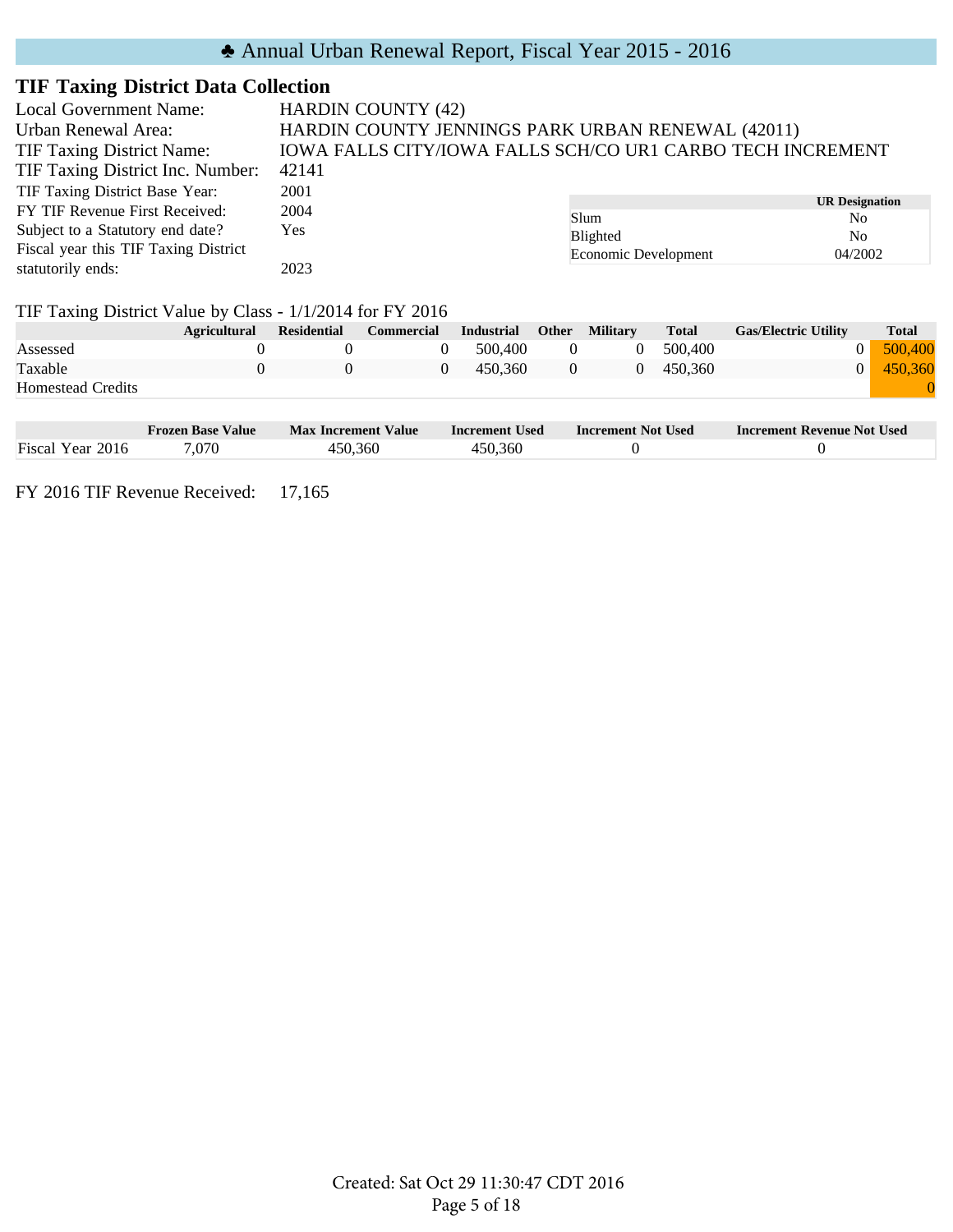#### **Urban Renewal Area Data Collection**

| <b>Local Government Name:</b><br>Urban Renewal Area:<br>UR Area Number: | <b>HARDIN COUNTY (42)</b><br>HARDIN COUNTY PINE LAKE CORN PROCESSORS URBAN RENEWAL<br>42012 |
|-------------------------------------------------------------------------|---------------------------------------------------------------------------------------------|
| UR Area Creation Date:                                                  | 08/2003                                                                                     |
| UR Area Purpose:                                                        | see attached plan                                                                           |

| Tax Districts within this Urban Renewal Area         | No.   | <b>Base</b> Increment<br>No. | Increment<br><b>Value</b><br><b>Used</b> |
|------------------------------------------------------|-------|------------------------------|------------------------------------------|
| CLAY TWP/AGWSR SCH/PINE LAKE CORN PROC TIF INCREMENT | 42146 | 42147                        | 6.837.661                                |

#### **Urban Renewal Area Value by Class - 1/1/2014 for FY 2016**

|                                       | <b>Agricultural</b> | <b>Residential</b> | <b>Commercial</b> | <b>Industrial</b> | Other            | <b>Military</b> | <b>Total</b>              | <b>Gas/Electric Utility</b>              | <b>Total</b> |
|---------------------------------------|---------------------|--------------------|-------------------|-------------------|------------------|-----------------|---------------------------|------------------------------------------|--------------|
| Assessed                              | 139,050             | 32,840             | $\mathbf{0}$      | 7,508,000         | $\overline{0}$   | $\theta$        | 7,679,890                 | $\boldsymbol{0}$                         | 7,679,890    |
| Taxable                               | 62,158              | 18,303             | $\overline{0}$    | 6,757,200         | $\overline{0}$   | 0               | 6,837,661                 | $\theta$                                 | 6,837,661    |
| <b>Homestead Credits</b>              |                     |                    |                   |                   |                  |                 |                           |                                          |              |
| <b>TIF Sp. Rev. Fund Cash Balance</b> |                     |                    |                   |                   |                  |                 |                           | Amount of 07-01-2015 Cash Balance        |              |
| as of 07-01-2015:                     |                     |                    | 583,669           |                   | $\boldsymbol{0}$ |                 | <b>Restricted for LMI</b> |                                          |              |
|                                       |                     |                    | 144,788           |                   |                  |                 |                           |                                          |              |
| TIF Revenue:                          |                     |                    |                   |                   |                  |                 |                           |                                          |              |
| TIF Sp. Revenue Fund Interest:        |                     |                    | $\boldsymbol{0}$  |                   |                  |                 |                           |                                          |              |
| Property Tax Replacement Claims       |                     |                    | $\overline{0}$    |                   |                  |                 |                           |                                          |              |
| Asset Sales & Loan Repayments:        |                     |                    | $\overline{0}$    |                   |                  |                 |                           |                                          |              |
| <b>Total Revenue:</b>                 |                     |                    | 144,788           |                   |                  |                 |                           |                                          |              |
|                                       |                     |                    |                   |                   |                  |                 |                           |                                          |              |
| Rebate Expenditures:                  |                     |                    | $\boldsymbol{0}$  |                   |                  |                 |                           |                                          |              |
| Non-Rebate Expenditures:              |                     |                    | 116,925           |                   |                  |                 |                           |                                          |              |
| Returned to County Treasurer:         |                     |                    | $\theta$          |                   |                  |                 |                           |                                          |              |
| <b>Total Expenditures:</b>            |                     |                    | 116,925           |                   |                  |                 |                           |                                          |              |
| <b>TIF Sp. Rev. Fund Cash Balance</b> |                     |                    |                   |                   |                  |                 |                           | <b>Amount of 06-30-2016 Cash Balance</b> |              |
| as of 06-30-2016:                     |                     |                    | 611,532           |                   | 0                |                 | <b>Restricted for LMI</b> |                                          |              |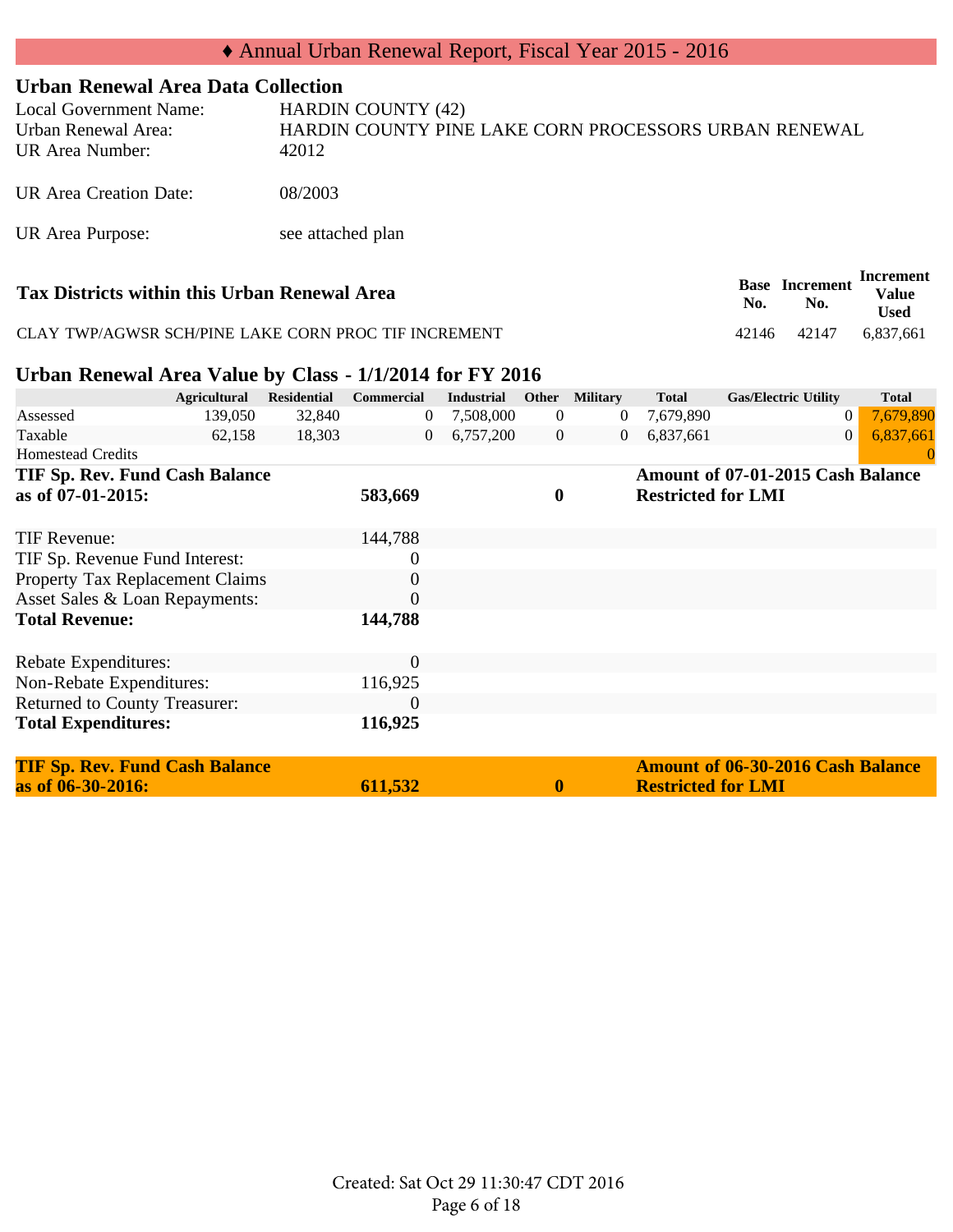# **Projects For HARDIN COUNTY PINE LAKE CORN PROCESSORS URBAN RENEWAL**

### **PLCP**

Description: PLCP Physically Complete: Yes Payments Complete: No

Classification: Industrial/manufacturing property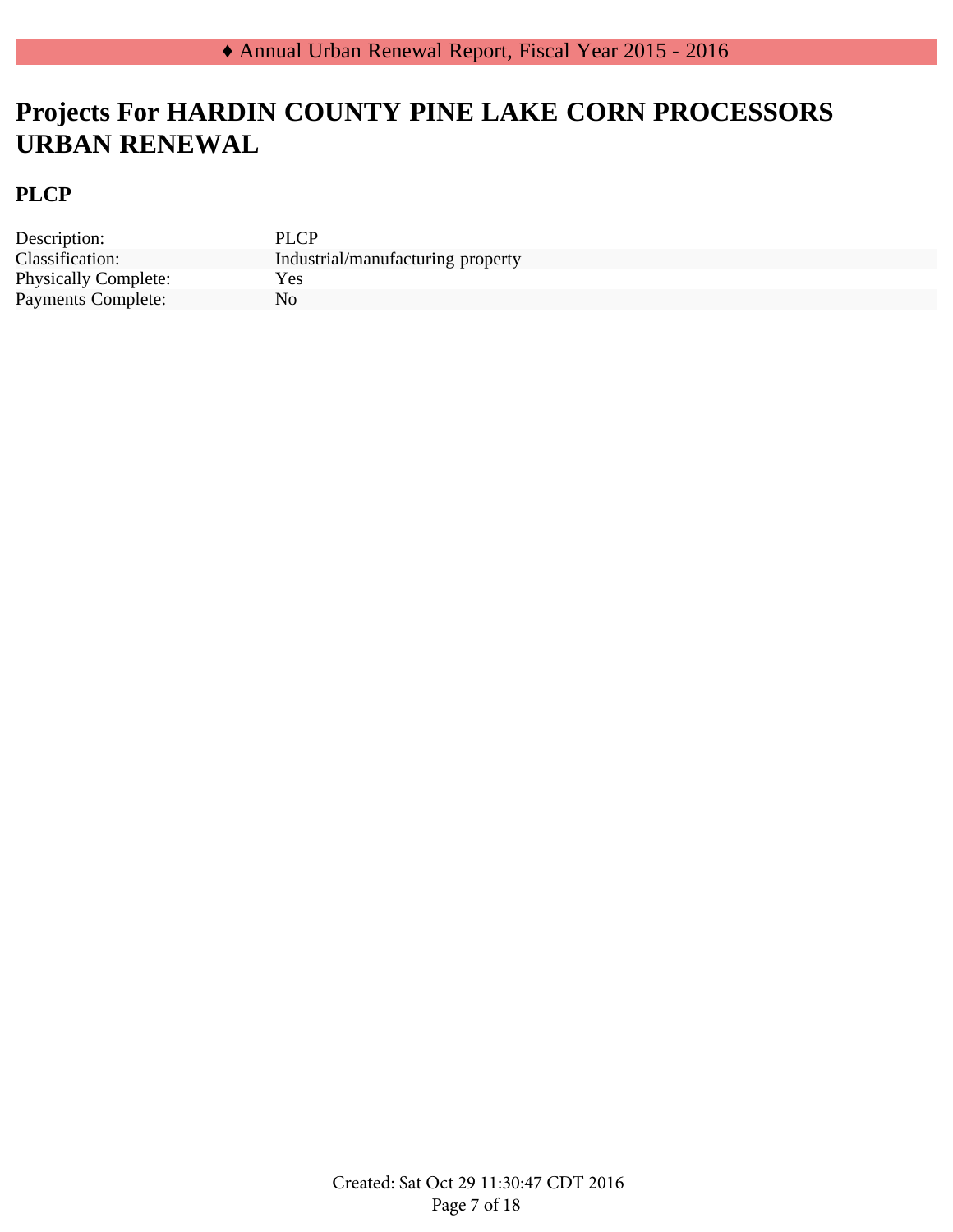# **Debts/Obligations For HARDIN COUNTY PINE LAKE CORN PROCESSORS URBAN RENEWAL**

### **GO Bond 2009B refinance**

| Debt/Obligation Type:         | Gen. Obligation Bonds/Notes |
|-------------------------------|-----------------------------|
| Principal:                    | 810,000                     |
| Interest:                     | 128,064                     |
| Total:                        | 938,064                     |
| <b>Annual Appropriation?:</b> | No.                         |
| Date Incurred:                | 10/01/2009                  |
| FY of Last Payment:           | 2023                        |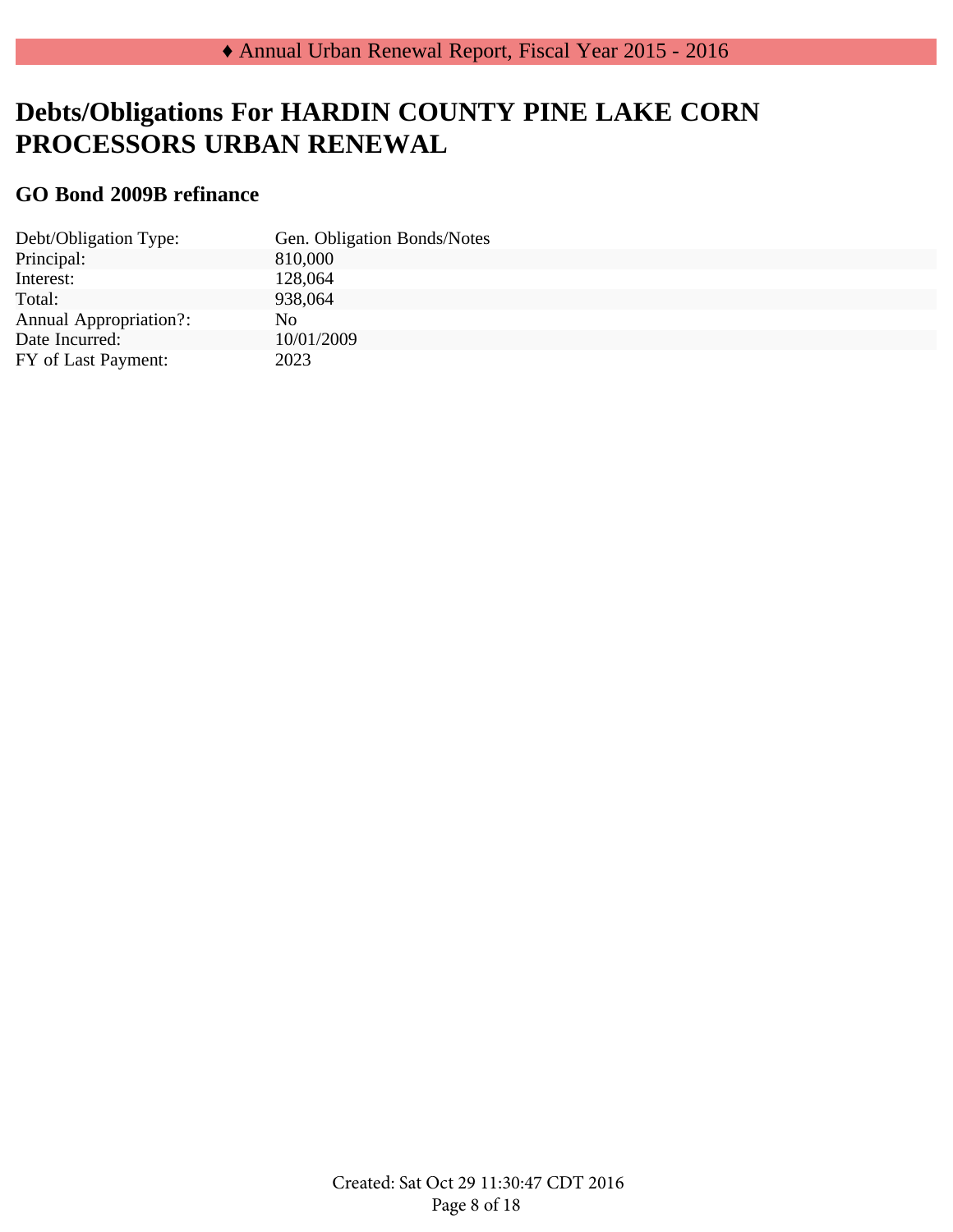# **Non-Rebates For HARDIN COUNTY PINE LAKE CORN PROCESSORS URBAN RENEWAL**

| <b>TIF Expenditure Amount:</b> | 116,425                 |
|--------------------------------|-------------------------|
| Tied To Debt:                  | GO Bond 2009B refinance |
| Tied To Project:               | <b>PLCP</b>             |
|                                |                         |
| <b>TIF Expenditure Amount:</b> | 500                     |
| Tied To Debt:                  | GO Bond 2009B refinance |
| Tied To Project:               | PLCP                    |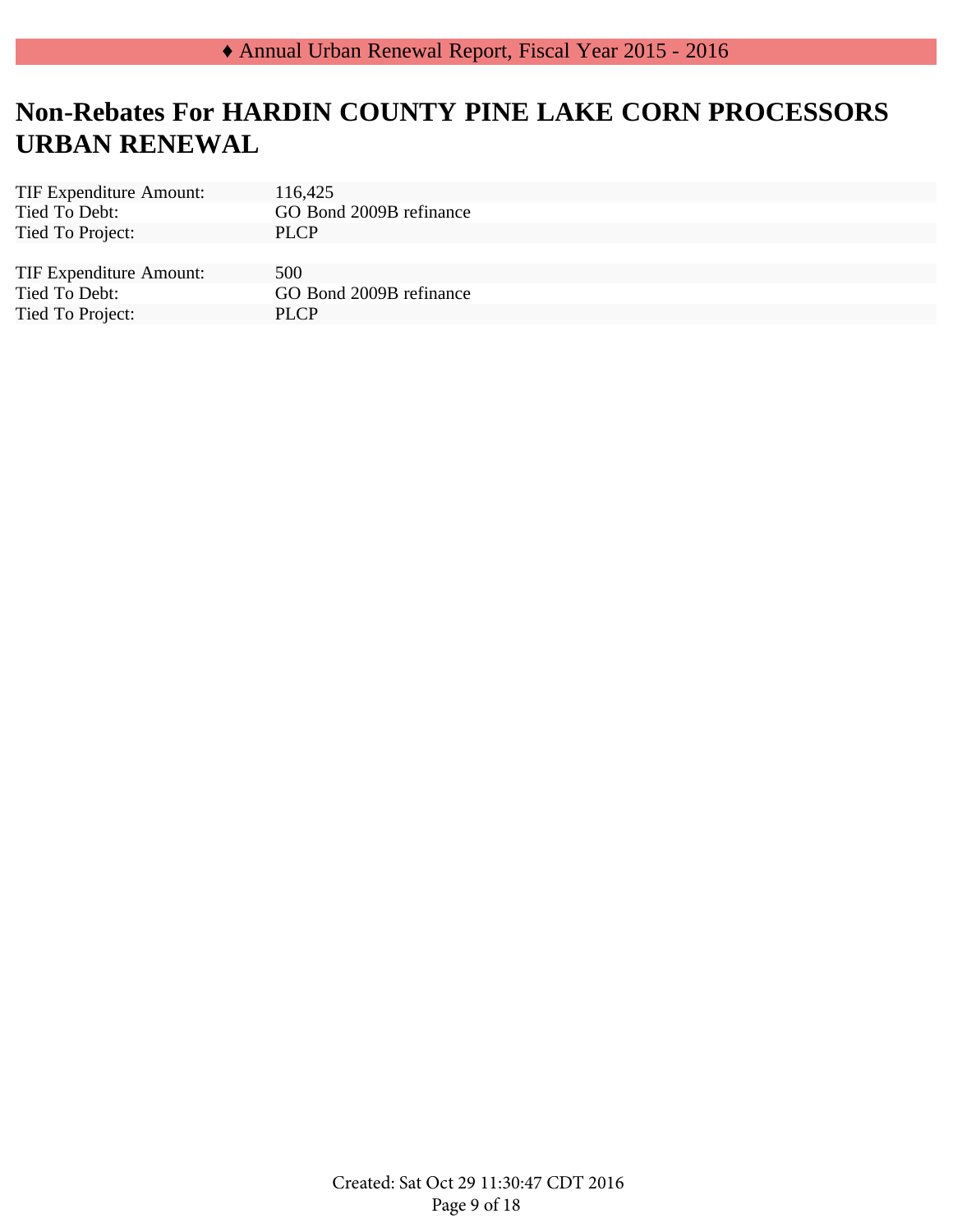#### ♦ Annual Urban Renewal Report, Fiscal Year 2015 - 2016

The original bonds were issued in 2003 and were refinanced in 2009. Payments made in FY13 were made from Debt Service, not TIF spec revenue fund.

256 Characters Left

Sum of Private Investment Made Within This Urban Renewal Area during FY 2016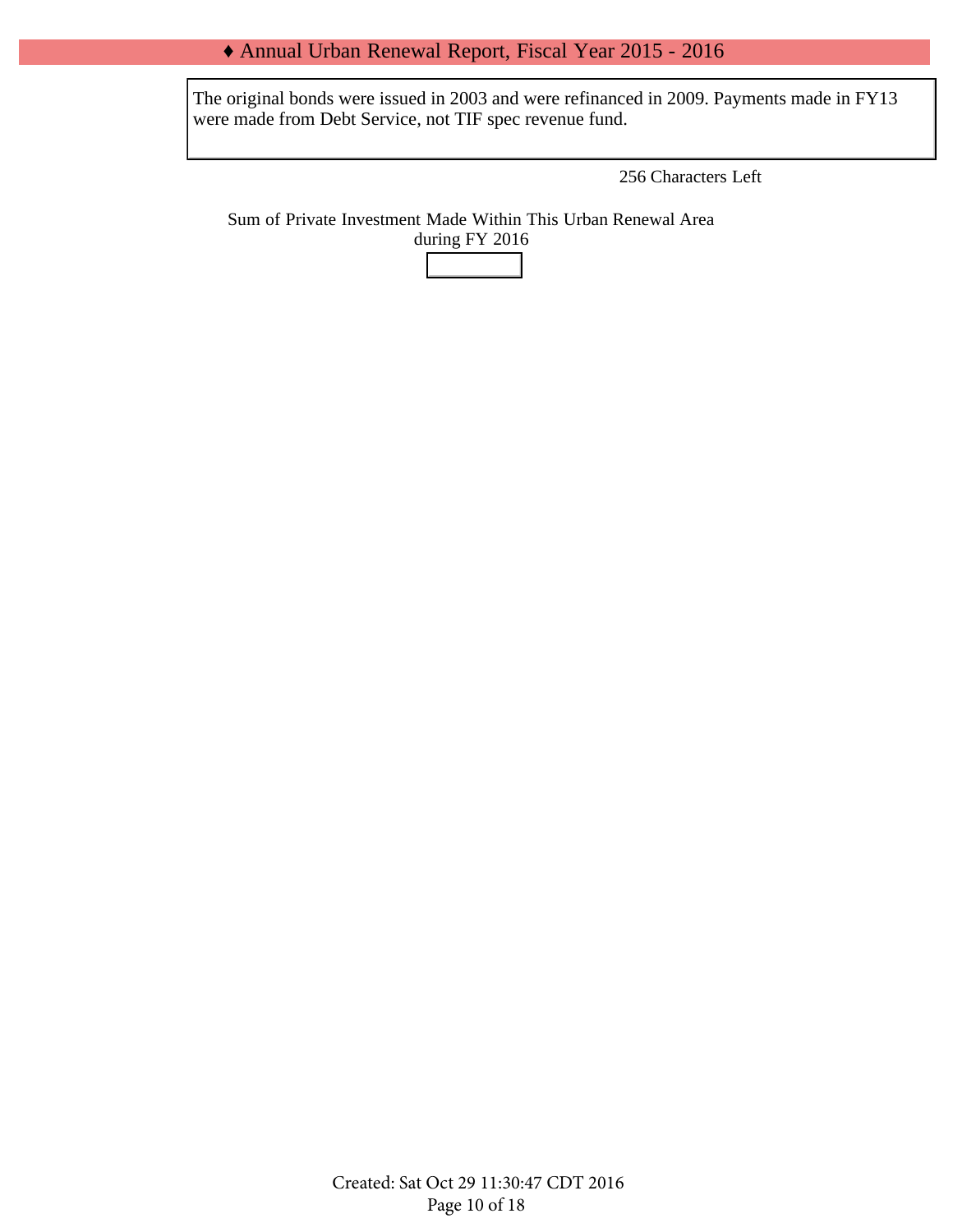| <b>Local Government Name:</b>        | <b>HARDIN COUNTY (42)</b>                                     |                      |                                         |  |  |
|--------------------------------------|---------------------------------------------------------------|----------------------|-----------------------------------------|--|--|
| Urban Renewal Area:                  | HARDIN COUNTY PINE LAKE CORN PROCESSORS URBAN RENEWAL (42012) |                      |                                         |  |  |
| <b>TIF Taxing District Name:</b>     | CLAY TWP/AGWSR SCH/PINE LAKE CORN PROC TIF INCREMENT          |                      |                                         |  |  |
| TIF Taxing District Inc. Number:     | 42147                                                         |                      |                                         |  |  |
| TIF Taxing District Base Year:       | 2002                                                          |                      |                                         |  |  |
| FY TIF Revenue First Received:       | 2007                                                          | Slum                 | <b>UR Designation</b><br>N <sub>0</sub> |  |  |
| Subject to a Statutory end date?     | Yes                                                           | Blighted             | N <sub>0</sub>                          |  |  |
| Fiscal year this TIF Taxing District |                                                               | Economic Development | 06/2003                                 |  |  |
| statutorily ends:                    | 2023                                                          |                      |                                         |  |  |

#### TIF Taxing District Value by Class - 1/1/2014 for FY 2016

|                          | <b>Agricultural</b> | <b>Residential</b> | <b>Commercial</b> | Industrial          | <b>Other</b> | <b>Military</b> | <b>Total</b> | <b>Gas/Electric Utility</b> | <b>Total</b>        |
|--------------------------|---------------------|--------------------|-------------------|---------------------|--------------|-----------------|--------------|-----------------------------|---------------------|
| Assessed                 | 139.050             | 32,840             |                   | 0 7.508.000         | $\theta$     | 0               | 7.679.890    |                             | 0 7,679,890         |
| Taxable                  | 62.158              | 18.303             |                   | $0 \quad 6.757.200$ | 0            | $\Omega$        | 6.837.661    |                             | $0 \quad 6.837.661$ |
| <b>Homestead Credits</b> |                     |                    |                   |                     |              |                 |              |                             |                     |

|                  | <b>Frozen Base Value</b> | Max Increment Value | Increment Used | <b>Increment Not Used</b> | <b>Increment Revenue Not Used</b> |
|------------------|--------------------------|---------------------|----------------|---------------------------|-----------------------------------|
| Fiscal Year 2016 | 166.385                  | 6,837,661           | 6,837,661      |                           |                                   |

FY 2016 TIF Revenue Received: 144,788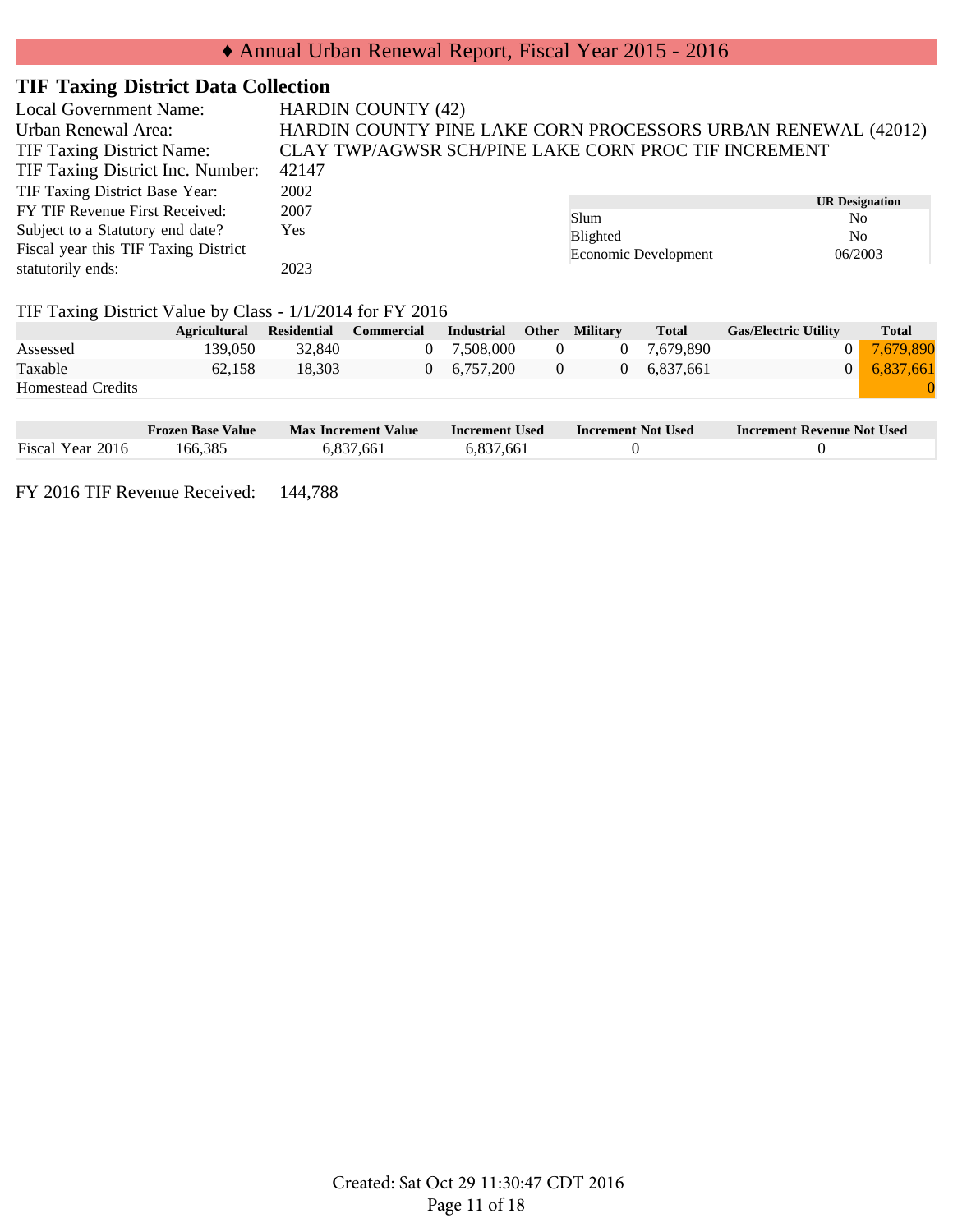### **Urban Renewal Area Data Collection**

| Local Government Name: | <b>HARDIN COUNTY (42)</b>      |
|------------------------|--------------------------------|
| Urban Renewal Area:    | GARDEN WIND FARM URBAN RENEWAL |
| UR Area Number:        | 42014                          |
| UR Area Creation Date: | 06/2010                        |

UR Area Purpose: See attached plan

| Tax Districts within this Urban Renewal Area         | Base<br>No. | <b>Increment</b><br>No. | Increment<br><b>Value</b><br><b>Used</b> |
|------------------------------------------------------|-------------|-------------------------|------------------------------------------|
| CONCORD TWP/HUB-RAD SCH/GARDEN WIND TIF INCREMENT    | 42180       | 42181                   | 20,561,904                               |
| GRANT TWP/HUB-RAD SCH/GARDEN WIND TIF INCREMENT      | 42182       | 42183                   | 856.746                                  |
| <b>GRANT TWP/NESCO SCH/GARDEN WIND TIF INCREMENT</b> | 42184       | 42185                   | 2.141.865                                |
| CONCORD TWP/NESCO SCH/GARDEN WIND TIF INCREMENT      | 42186       | 42187                   | 2.570.238                                |

## **Urban Renewal Area Value by Class - 1/1/2014 for FY 2016**

|                                       | <b>Agricultural</b> | <b>Residential</b> | <b>Commercial</b> | <b>Industrial</b> |                | Other Military   | <b>Total</b>              | <b>Gas/Electric Utility</b>              | <b>Total</b> |
|---------------------------------------|---------------------|--------------------|-------------------|-------------------|----------------|------------------|---------------------------|------------------------------------------|--------------|
| Assessed                              |                     | $\Omega$           | $\theta$          | 29,034,170        | $\overline{0}$ | $\bf{0}$         | 29,034,170                | $\theta$                                 | 29,034,170   |
| Taxable                               | $\theta$            | $\overline{0}$     | $\overline{0}$    | 26,130,753        | $\overline{0}$ | $\overline{0}$   | 26, 130, 753              | $\theta$                                 | 26,130,753   |
| <b>Homestead Credits</b>              |                     |                    |                   |                   |                |                  |                           |                                          | 0            |
| <b>TIF Sp. Rev. Fund Cash Balance</b> |                     |                    |                   |                   |                |                  |                           | Amount of 07-01-2015 Cash Balance        |              |
| as of 07-01-2015:                     |                     |                    | 639,768           |                   |                | $\boldsymbol{0}$ | <b>Restricted for LMI</b> |                                          |              |
|                                       |                     |                    |                   |                   |                |                  |                           |                                          |              |
| TIF Revenue:                          |                     |                    | 568,516           |                   |                |                  |                           |                                          |              |
| TIF Sp. Revenue Fund Interest:        |                     |                    | 0                 |                   |                |                  |                           |                                          |              |
| Property Tax Replacement Claims       |                     |                    | 0                 |                   |                |                  |                           |                                          |              |
| Asset Sales & Loan Repayments:        |                     |                    | 0                 |                   |                |                  |                           |                                          |              |
| <b>Total Revenue:</b>                 |                     |                    | 568,516           |                   |                |                  |                           |                                          |              |
|                                       |                     |                    |                   |                   |                |                  |                           |                                          |              |
| Rebate Expenditures:                  |                     |                    | $\theta$          |                   |                |                  |                           |                                          |              |
| Non-Rebate Expenditures:              |                     |                    | 85,790            |                   |                |                  |                           |                                          |              |
| Returned to County Treasurer:         |                     |                    | $\overline{0}$    |                   |                |                  |                           |                                          |              |
| <b>Total Expenditures:</b>            |                     |                    | 85,790            |                   |                |                  |                           |                                          |              |
| <b>TIF Sp. Rev. Fund Cash Balance</b> |                     |                    |                   |                   |                |                  |                           | <b>Amount of 06-30-2016 Cash Balance</b> |              |
| as of 06-30-2016:                     |                     |                    | 1,122,494         |                   |                | $\boldsymbol{0}$ | <b>Restricted for LMI</b> |                                          |              |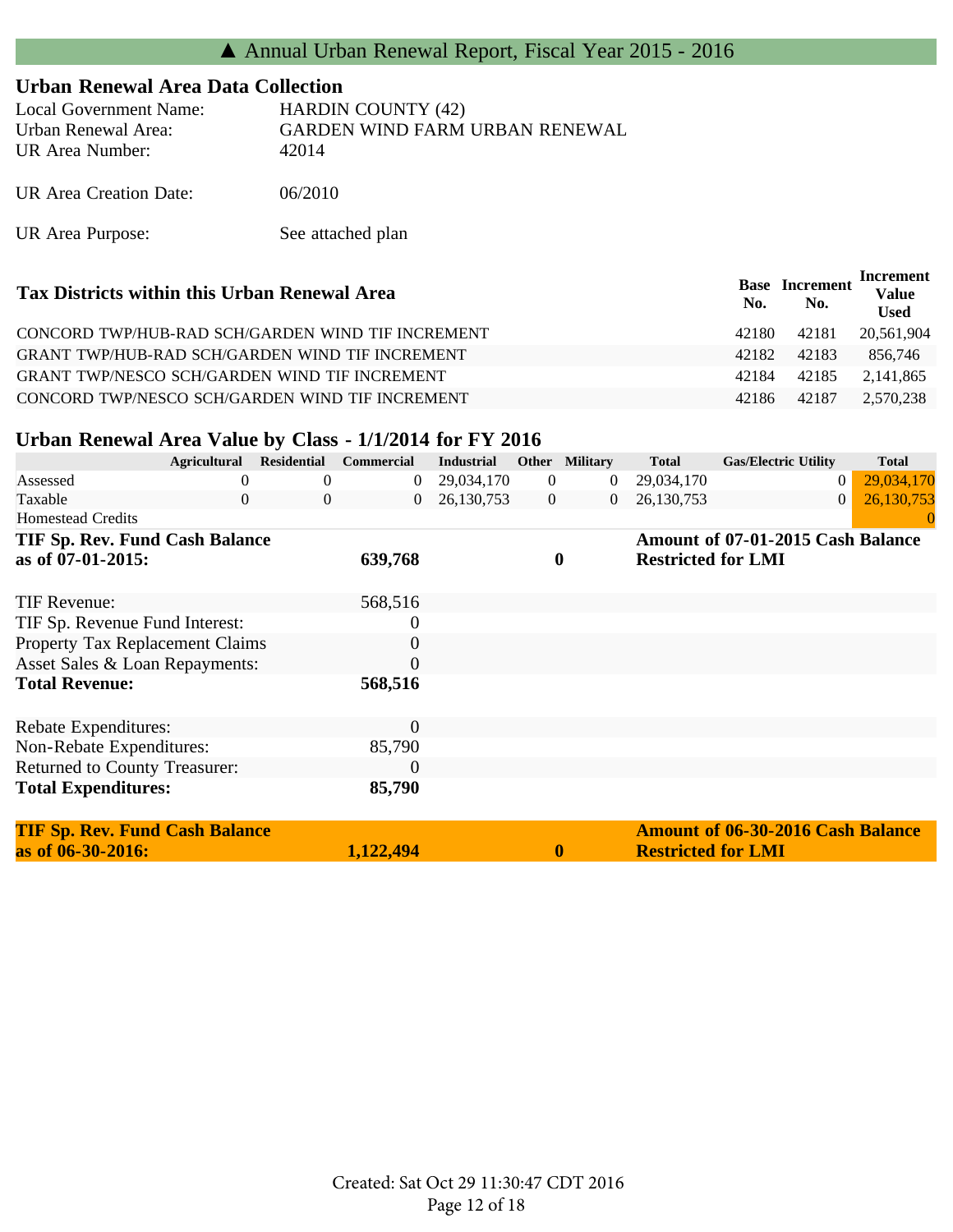# **Projects For GARDEN WIND FARM URBAN RENEWAL**

### **County Road D-65**

| Description:                | Hot Mix Asphalt Overlay work, 8.0 miles |
|-----------------------------|-----------------------------------------|
| Classification:             | Roads, Bridges & Utilities              |
| <b>Physically Complete:</b> | Yes                                     |
| <b>Payments Complete:</b>   | No.                                     |

## **County Road D-65**

| Description:                | Hot Mix Asphalt Overlay work, 8.0 miles |
|-----------------------------|-----------------------------------------|
| Classification:             | Roads, Bridges & Utilities              |
| <b>Physically Complete:</b> | <b>Yes</b>                              |
| <b>Payments Complete:</b>   | No.                                     |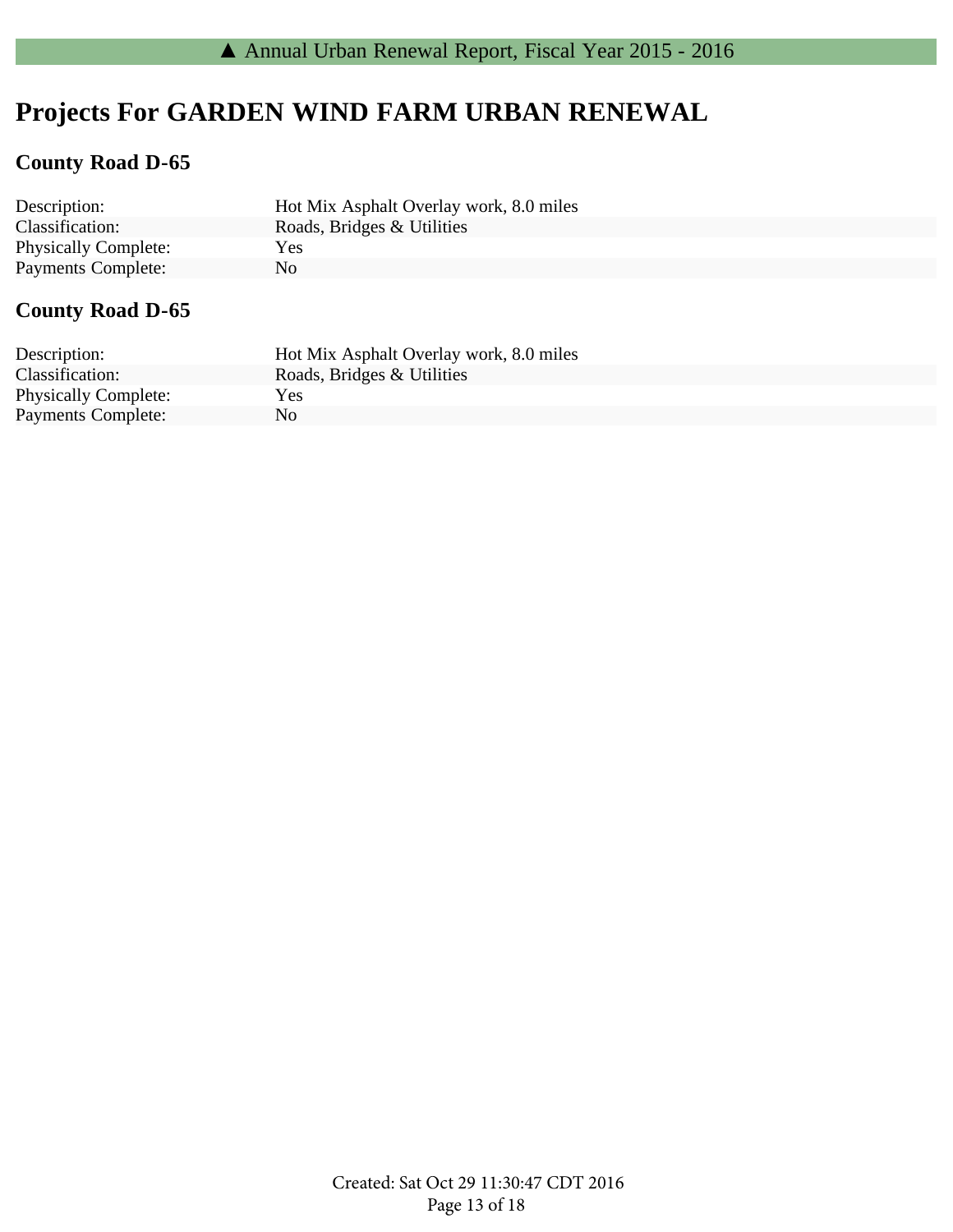# **Debts/Obligations For GARDEN WIND FARM URBAN RENEWAL**

### **GO Bonds GWF 11A Series**

| Debt/Obligation Type:         | <b>TIF Revenue Bonds/Notes</b> |
|-------------------------------|--------------------------------|
| Principal:                    | 3,070,000                      |
| Interest:                     | 590,742                        |
| Total:                        | 3,660,742                      |
| <b>Annual Appropriation?:</b> | No.                            |
| Date Incurred:                | 08/01/2011                     |
| FY of Last Payment:           | 2027                           |
|                               |                                |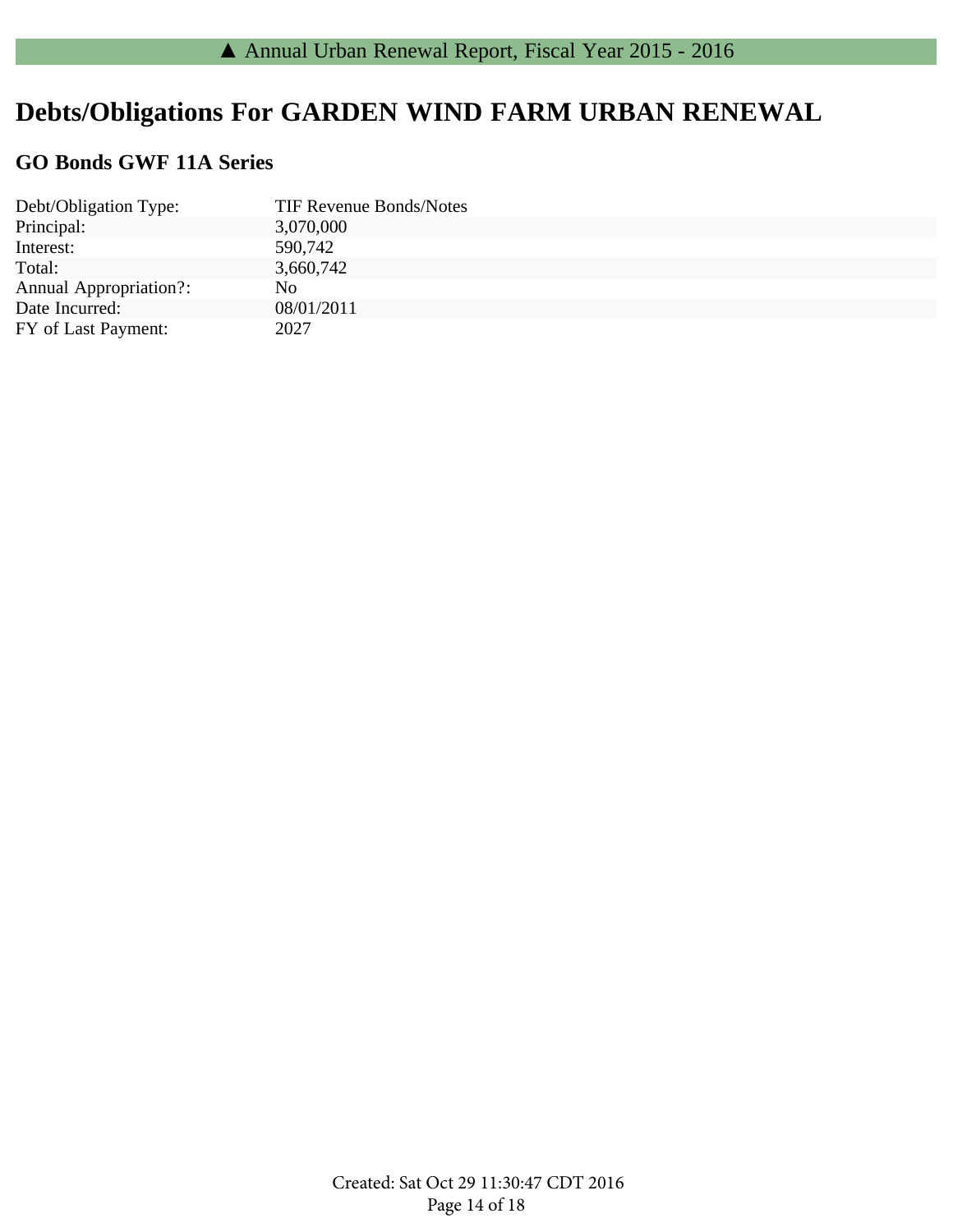# **Non-Rebates For GARDEN WIND FARM URBAN RENEWAL**

Tied To Debt: Tied To Project: TIF Expenditure Amount: 85,790

GO Bonds GWF 11A Series County Road D-65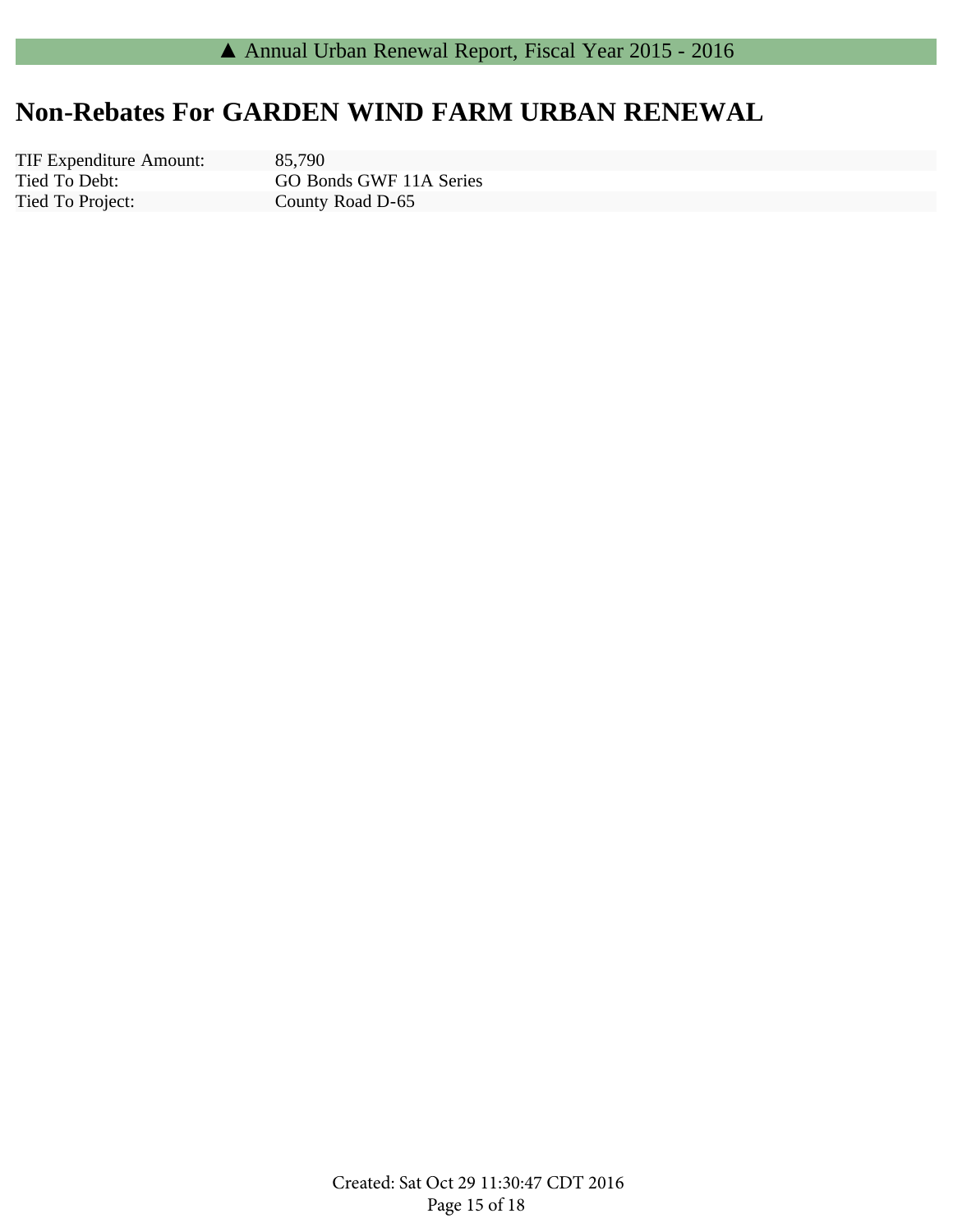#### ▲ Annual Urban Renewal Report, Fiscal Year 2015 - 2016

There were also GO Bonds issued for areas within the UR Area but outside the TIF district. These bonds are GO Bonds GWF Series 11B. These will be repaid by debt service levy. Please contact the Hardin Co Auditor for further information.

256 Characters Left

Sum of Private Investment Made Within This Urban Renewal Area during FY 2016

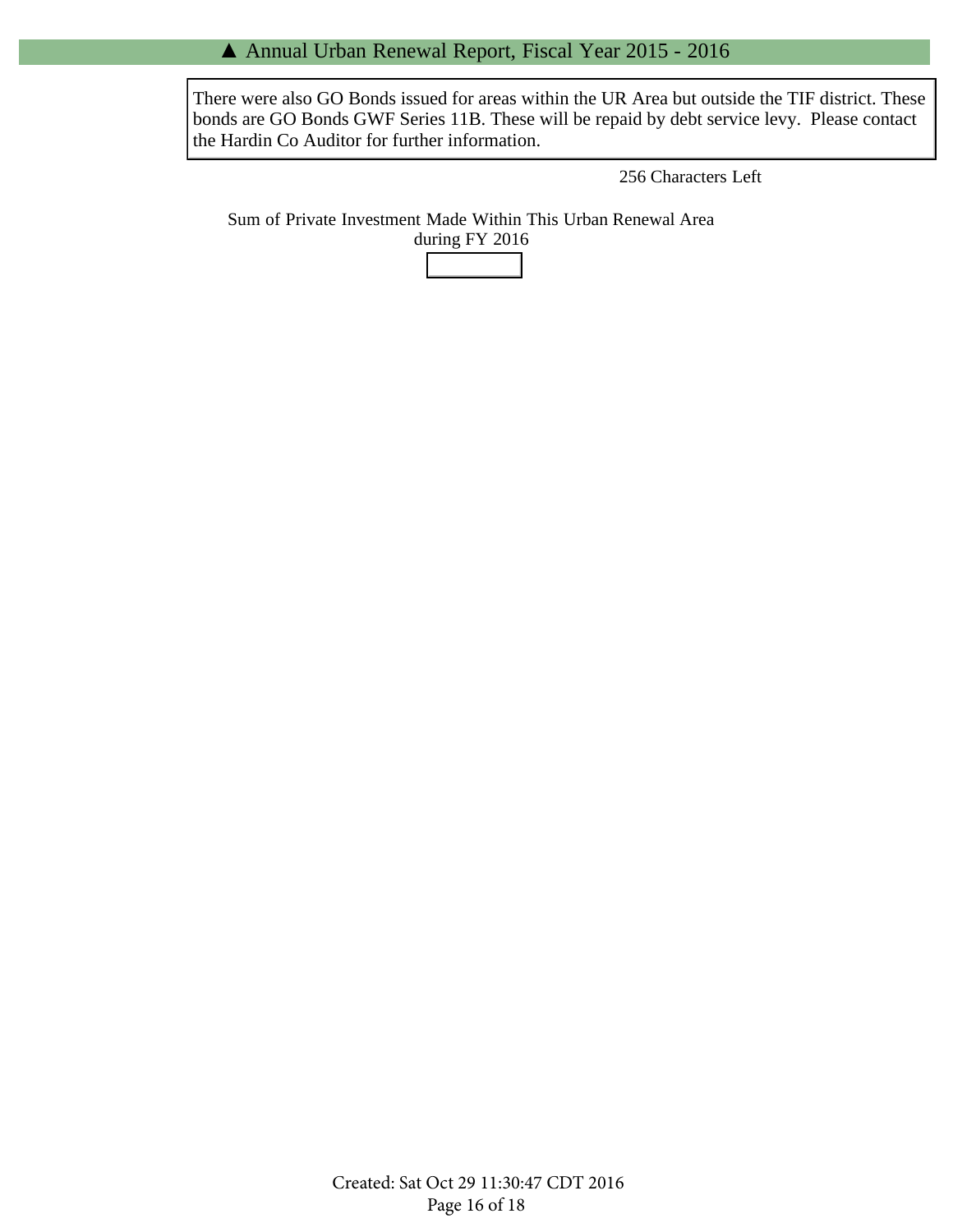| <b>Local Government Name:</b>                           | <b>HARDIN COUNTY (42)</b>                                                                          |                      |                       |  |  |
|---------------------------------------------------------|----------------------------------------------------------------------------------------------------|----------------------|-----------------------|--|--|
| Urban Renewal Area:<br><b>TIF Taxing District Name:</b> | <b>GARDEN WIND FARM URBAN RENEWAL (42014)</b><br>CONCORD TWP/HUB-RAD SCH/GARDEN WIND TIF INCREMENT |                      |                       |  |  |
| TIF Taxing District Inc. Number:                        | 42181                                                                                              |                      |                       |  |  |
| TIF Taxing District Base Year:                          | 2010                                                                                               |                      | <b>UR Designation</b> |  |  |
|                                                         |                                                                                                    | Slum                 | N <sub>0</sub>        |  |  |
| FY TIF Revenue First Received:                          | 2013                                                                                               | <b>Blighted</b>      | N <sub>0</sub>        |  |  |
| Subject to a Statutory end date?<br>No                  |                                                                                                    | Economic Development | 05/2010               |  |  |

#### TIF Taxing District Value by Class - 1/1/2014 for FY 2016

|                          | <b>Agricultural</b> | Residential | Commercial | <b>Industrial</b> | <b>Other Military</b> | <b>Total</b> | <b>Gas/Electric Utility</b> | <b>Total</b> |
|--------------------------|---------------------|-------------|------------|-------------------|-----------------------|--------------|-----------------------------|--------------|
| Assessed                 |                     |             |            | 0 22.846.560      |                       | 0 22,846,560 | $\Omega$                    | 22,846,560   |
| Taxable                  |                     |             |            | 20.561.904        |                       | 0 20,561,904 | $\overline{0}$              | 20,561,904   |
| <b>Homestead Credits</b> |                     |             |            |                   |                       |              |                             |              |
|                          |                     |             |            |                   |                       |              |                             |              |

|                  | <b>Frozen Base Value</b> | <b>Max Increment Value</b> | Increment Used | <b>Increment Not Used</b> | <b>Increment Revenue Not Used</b> |
|------------------|--------------------------|----------------------------|----------------|---------------------------|-----------------------------------|
| Fiscal Year 2016 |                          | 20.561.904                 | 20,561,904     |                           |                                   |

FY 2016 TIF Revenue Received: 440,600

#### **TIF Taxing District Data Collection**

| <b>Local Government Name:</b>                      | <b>HARDIN COUNTY (42)</b>                              |                      |                       |  |
|----------------------------------------------------|--------------------------------------------------------|----------------------|-----------------------|--|
| Urban Renewal Area:                                | <b>GARDEN WIND FARM URBAN RENEWAL (42014)</b>          |                      |                       |  |
| <b>TIF Taxing District Name:</b>                   | <b>GRANT TWP/HUB-RAD SCH/GARDEN WIND TIF INCREMENT</b> |                      |                       |  |
| TIF Taxing District Inc. Number:                   | 42183                                                  |                      |                       |  |
| TIF Taxing District Base Year:                     | 2010                                                   |                      | <b>UR Designation</b> |  |
|                                                    |                                                        | Slum                 | N <sub>0</sub>        |  |
| FY TIF Revenue First Received:                     | 2013                                                   | Blighted             | N <sub>0</sub>        |  |
| Subject to a Statutory end date?<br>N <sub>0</sub> |                                                        | Economic Development | 05/2010               |  |

#### TIF Taxing District Value by Class - 1/1/2014 for FY 2016

|                          | <b>Agricultural</b> | Residential | <b>Commercial</b> | <b>Industrial</b> | Other        | <b>Military</b> | <b>Total</b> | <b>Gas/Electric Utility</b> | <b>Total</b> |
|--------------------------|---------------------|-------------|-------------------|-------------------|--------------|-----------------|--------------|-----------------------------|--------------|
| Assessed                 |                     |             |                   | 0 951.940         | $\mathbf{U}$ |                 | 0 951,940    |                             | 951.940      |
| Taxable                  |                     |             |                   | 856.746           |              |                 | 856.746      | $\overline{0}$              | 856,746      |
| <b>Homestead Credits</b> |                     |             |                   |                   |              |                 |              |                             |              |

|                  | <b>Frozen Base Value</b> | <b>Max Increment Value</b> | Increment Used | <b>Increment Not Used</b> | <b>Increment Revenue Not Used</b> |
|------------------|--------------------------|----------------------------|----------------|---------------------------|-----------------------------------|
| Fiscal Year 2016 |                          | 856.746                    | 856,746        |                           |                                   |

FY 2016 TIF Revenue Received: 18,187